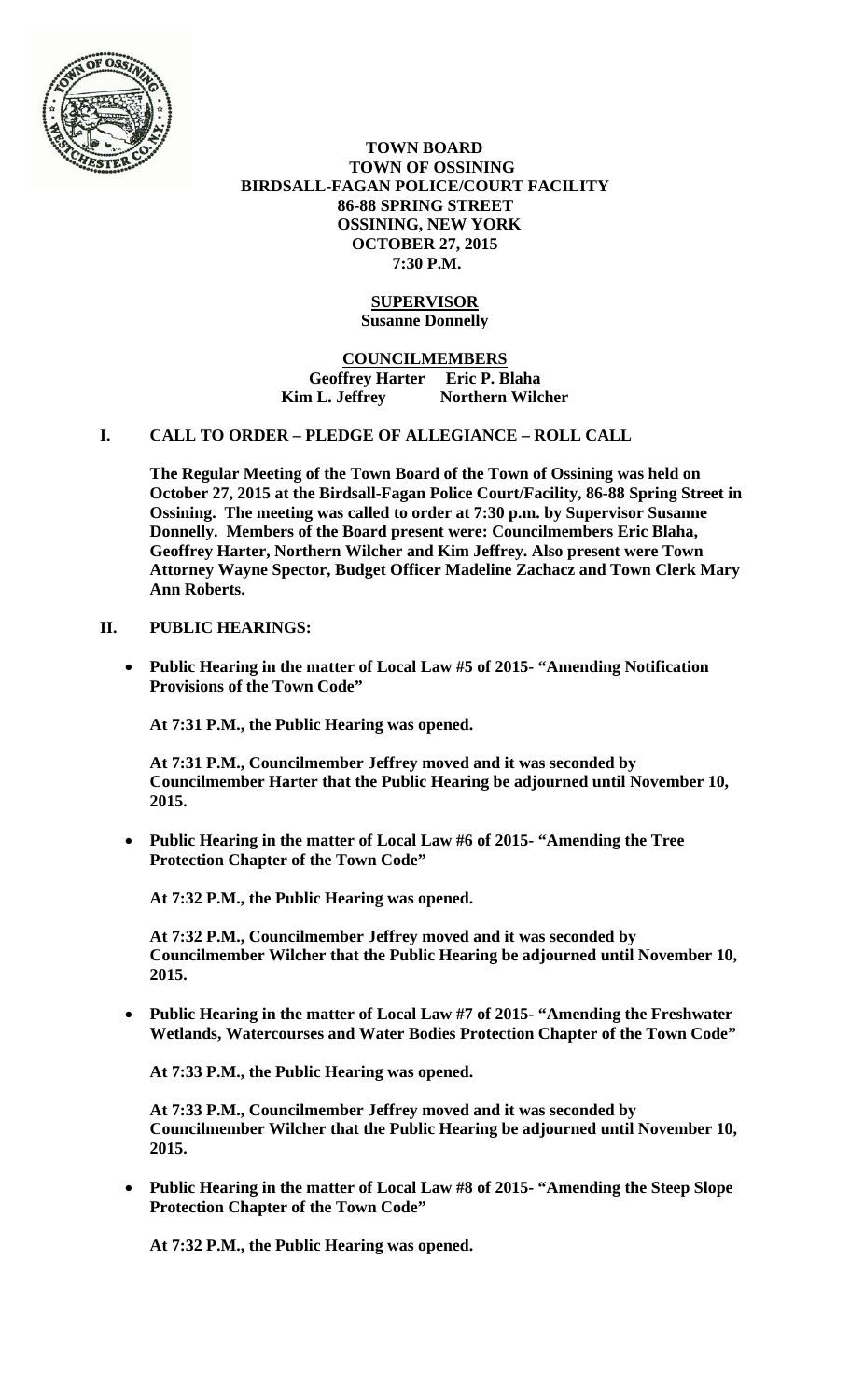**At 7:32 P.M., Councilmember Harter moved and it was seconded by Councilmember Wilcher that the Public Hearing be adjourned until November 10, 2015.**

 **Public Hearing in the matter of Local Law #9 of 2015- "Amending the Subdivision of Land and Zoning Chapters of the Town Code"**

**At 7:35 P.M., the Public Hearing was opened.** 

**At 7:35 P.M., Councilmember Harter moved and it was seconded by Councilmember Wilcher that the Public Hearing be adjourned until November 10, 2015.**

 **Public Hearing in the matter of Local Law #10 of 2015- Establishment of an Architectural Review Board** 

**At 7:35 P.M., the Public Hearing was opened.** 

**At 7:35 P.M., Councilmember Wilcher moved and it was seconded by Councilmember Harter that the Public Hearing be adjourned until November 10, 2015.**

#### **III. ANNOUNCEMENTS**

**Supervisor Donnelly announced that the Supervisor's Office has been busy with the 2016 Budget which will be filed by Friday, October 29, 2015 and it wil be under the tax cap. There are a number of upcoming events beginning with DARE Halloween on Saturday, October 31, 2015 at the Joseph G. Caputo Community Center from 6 – 8 p.m. Tuesday, November 3, 2015 is Election Day and just a reminder to get out and vote. Remember every vote counts. The Town Offices will be closed on Election Day. The Town Work Session will be held on Wednesday, November 4, 2015, at 16 Croton Avenue beginning at 7:30 p.m. This will be the last discussion on Local Laws Nos. 5 thru 10. The Ossining Historical Society is sponsoring "Night at the Museum" on Friday, November 6, 2015 beginning at 7 p.m. On the November 10, 2015 at Legislative Meeting, the Town Board will close the public hearings. November 11, 2015 is Veterans Day and the Town Offices will be closed. The Final Town Hall meeting of the year will be held on November 17 at the Ossining Public Library.** 

#### **IV. PUBLIC COMMENT ON AGENDA ITEMS**

#### **V. BOARD RESOLUTIONS**

#### **A. Approval of Minutes-Regular Meeting**

**Councilmember Jeffrey moved and it was seconded by Councilmember Wilcher that the following be approved:** 

**Resolved, that the Town Board of the Town of Ossining hereby approves the October 13, 2015, Minutes of the Regular Meeting as presented.** 

 **Motion Carried: Unanimously** 

#### **B. Approval of Voucher Detail Report**

**Councilmember Blaha moved and it was seconded by Councilmember Wilcher that the following be approved:** 

**Resolved, that the Town Board of the Town of Ossining hereby approves the Voucher Detail Report dated October 27, 2015 in the amount of \$235,222.76.**